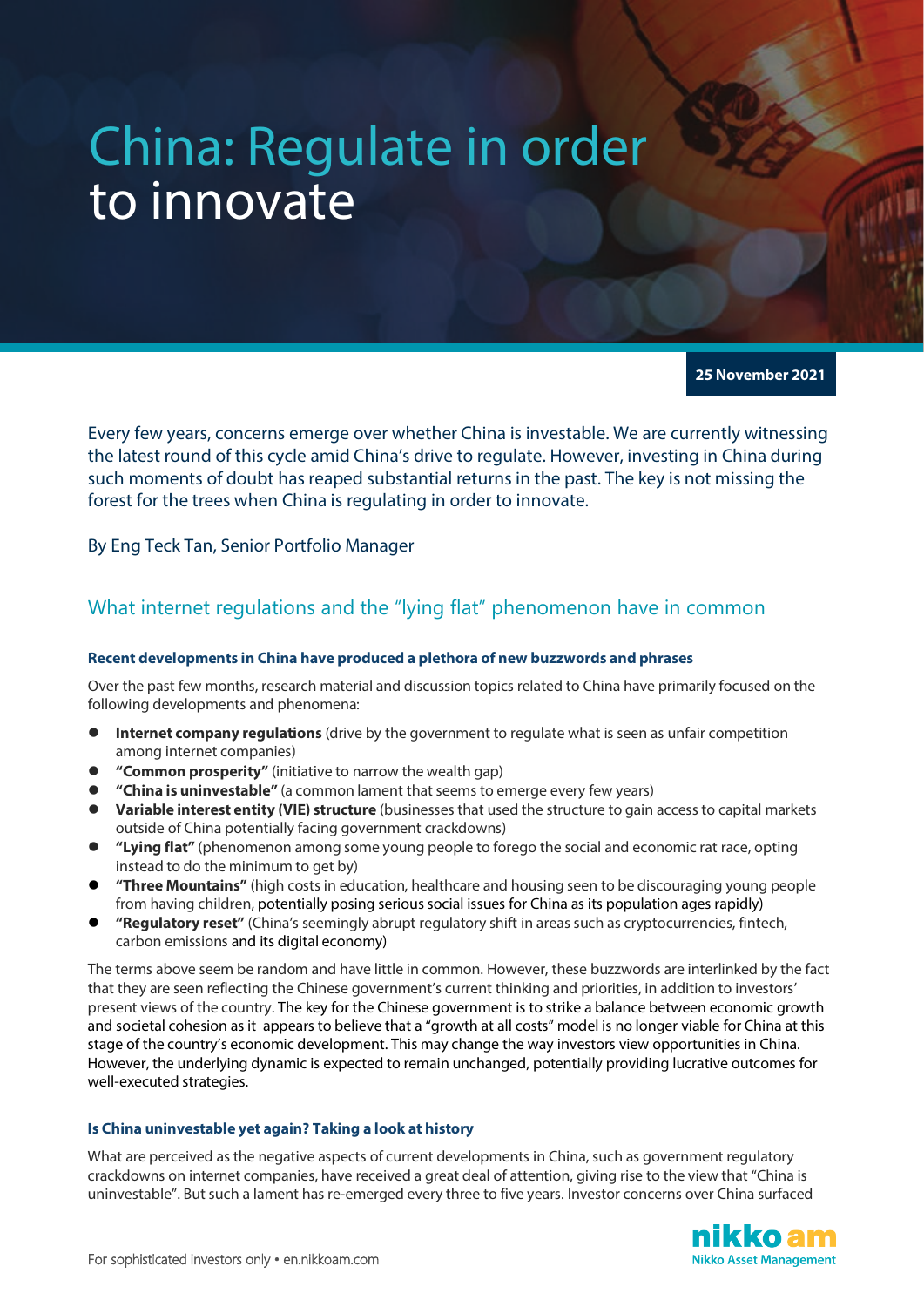with the debt driven "crisis" (which did not materialise) of 2011, the anti-corruption campaigns of 2014 and the beginning of the US-China trade war in 2018, still fresh in memory. However, investing in China during these phases led to substantial returns.

Amid the current negative press, there are three factors to keep in mind when viewing China. First, sectors and trends that lead the Chinese capital markets tend to change every five to eight years. It was the financial and material sectors that were leading the capital markets in 2008, before consumers assumed the lead role in the early 2010s. Over the past five years, internet companies have become the leaders of the capital markets. The emergence of a new leader in the capital markets generally generates significant returns for investors. Second, China enacts what they view as internal reforms and deals with domestic issues when the country is robust and the economically strong. Third, the negative press about China obfuscates many of the positive developments taking place in the country.

## Understanding the motive behind China's regulations

### **Did it all begin with Ant Group?**

A common narrative is that China began its regulations campaign when Ant Group's IPO, which was supposed to be the world's largest, was called off by regulators in November 2020. The government launched a series of actions against the internet industry in the following months, affecting heavyweights such as Tencent, Baidu, BABA and Weibo. However, many of the laws and directives encompassing not only the internet sphere, but also data security and personal information, social insurance and VIE structure space had already been put in effect or had been undergoing consultations since 2018.

For example, the regulations impacting the internet industry are drawn from laws passed several years ago, reinforced by new laws to enhance enforcement and compliance. The laws impacted broad groups linked to internet companies, notably fintech, entertainment, e-commerce and content, and are wide ranging (Chart 1).



#### **Chart 1: Series of laws continue to target specific areas in the internetindustry**

Source: Nikko AM

#### **Factors driving the regulation initiative**

China's regulation initiative is being driven by an attempt to address threats to the economy and people's livelihoods, to keep the country competitive against the US and to tackle social issues, in our view. One way China aims to address a threat to the economy and livelihoods through regulation is by narrowing the wealth gap. Economic disparity in China has widened to serious levels, which could potentially lead to other social issues and

*Reference to individual stocks is for illustration purpose only and does not guarantee their continued inclusion in the strategy's portfolio, nor constitute a recommendation to buy or sell.*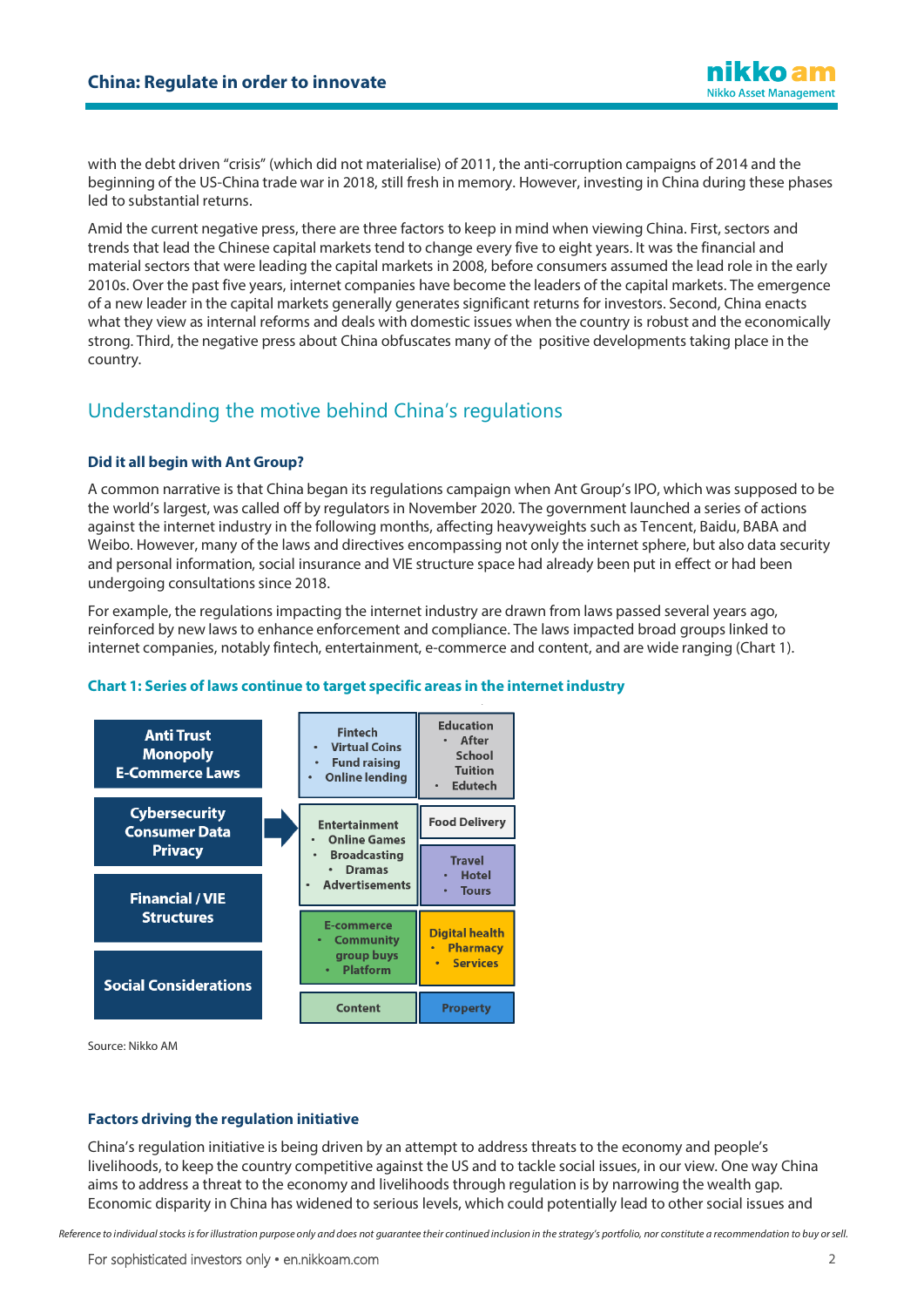destabilise the economy. Regulation can also be utilised to tackle unfair practices and provide protection for workers, in addition to rectifying developments which have stifled innovation and the movement of capital by allowing a handful of companies to dominate an industry, such as has happened in China's internet industry.

In China's ongoing rivalry with the US, regulation could play a key role as Beijing tries to gain the upper hand in various fronts, moving focus away from the internet—which the government could now be viewing as an old, maturing technology—and directing capital to more strategic areas of innovation such as semiconductors, EVs, defense technology, drones, software and advanced manufacturing.

Regarding social considerations, tackling the country's declining birth rate, which has continued to drop despite the abolishment of the one child policy, is likely the chief aim of the government. Addressing the "lying flat" phenomenon and the "Three Mountains" of high costs in education, healthcare and housing are seen as initiatives aimed at raising the birth rate.

#### **Case studies: Is it wrong to regulate?**

- **Ant Group:** In addition to having its IPO cancelled late in 2020, the fintech giant has also been accused of monopoly abuses and defying regulatory compliance requirements. A significant part of Ant Group's revenue prior to the planned IPO originated from unsecured consumer online lending. Amid concerns that easy access to credit could eventually result in a subprime problem, the company is estimated to own about 15% of the country's consumer loans. It has also been accused of unfair joint lending practices with banks, which have been forced to bear most of the lending risk.
- **Didi Chuxing:** The ride-hailing platform operator had its software pulled from app stores after it went public in the US in June. The authorities also launched a cybersecurity investigation aimed at preventing national security leaks stemming from an overseas listing. From a social issue perspective, the "take rate" that Didi takes from drivers (the amount of money Didi charges drivers for linking them with customers) raises the issue of fairness given the company's monopolistic position. The data Didi holds could also be seen as too sensitive; according to media reports, the Cyberspace Administration of China said Didi improperly collected and used customer information.
- **After-school tutoring (AST):** Earlier in 2021 China clamped down on its booming tutoring industry, ordering private businesses to suspend after-school classes for children in a bid to lower expenditure by families. While AST may help improve grades, they are also known to expose students to severe amounts of stress. China is certainly not the first to curb AST: South Korea attempted to reign in its AST sector back in 2009 with mixed results. However, China's impact on the capital markets was more pronounced and well-published due to its size, and due to the fact that many AST companies are listed in the US. Regulating AST has financial consequences for the industry, the size of which is estimated at around USD 100 billion, or about 0.7% of China's GDP. But the social cost of keeping such a system intact could be too high. AST was also seen to be contributing to the formation of an elitist system, which may not bode well for a society aiming to narrow inequalities.

## More to China than the internet

As China's internet sector comes under scrutiny amid the government's recent regulation initiative, we note that there is much more the country has to offer in the technology and innovation space (Chart 2). Many of these areas are considered strategic to China and thereby receive a great deal of support from the government.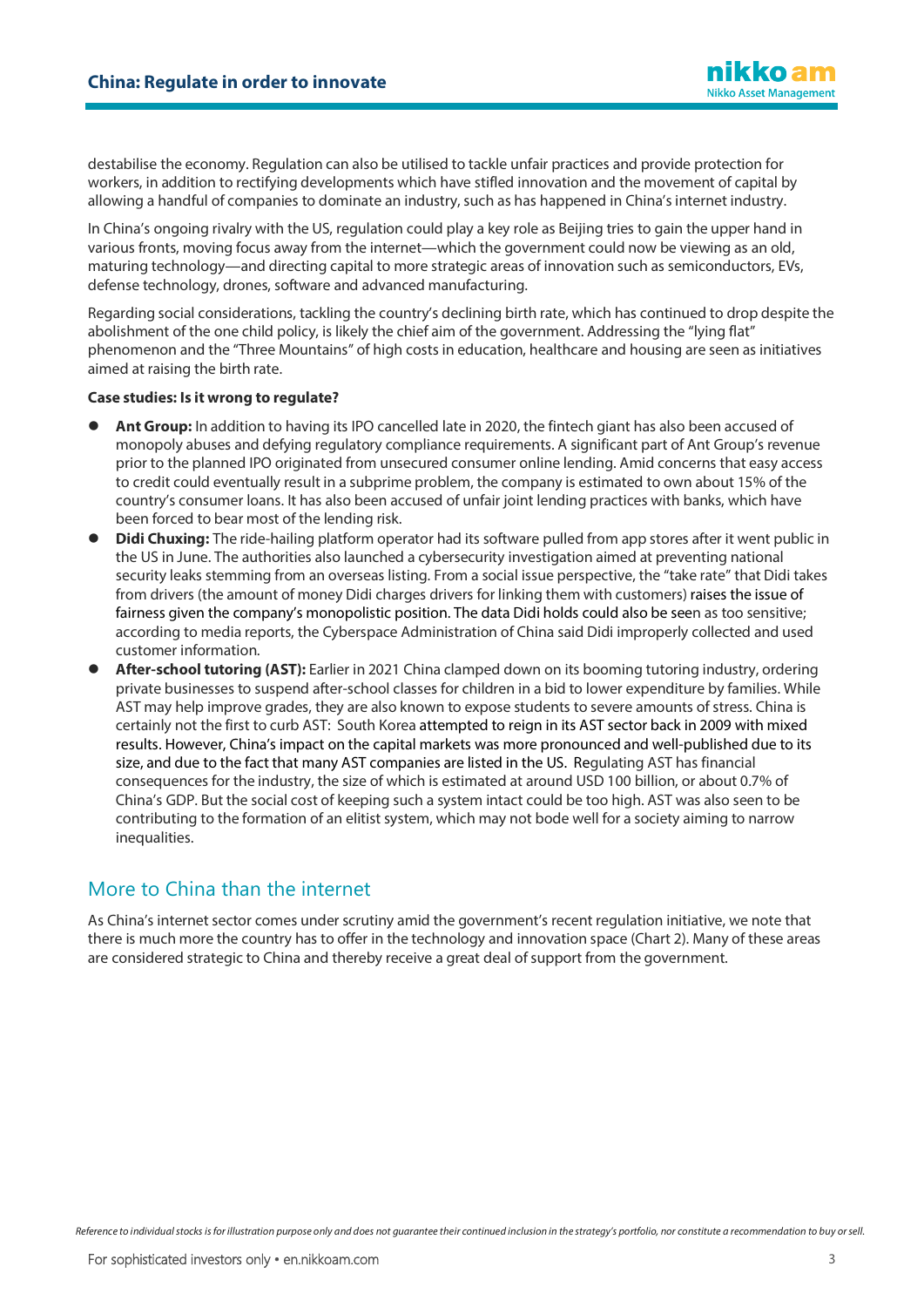

#### **Chart 2: Technology and innovation areas considered strategic to China**



Source: Nikko AM

Even outside of disruptive technology and information, China has much to offer. We identify three main growth opportunity areas in China: those linked with thematic trends, decarbonization and hardware (Chart 3).

#### **Chart 3: Key growth opportunity areas in China**

| <b>Thematic</b>             | Supply chain benefits (e.g. online fast fashion retailer Shein)<br>$\bullet$<br>Guochao (国潮): Demand for domestic brands and products<br>$\bullet$<br>driven by a sense of national identity<br>Amazon platform/exports<br>$\bullet$<br>4 <sup>th</sup> Industrial revolution |
|-----------------------------|-------------------------------------------------------------------------------------------------------------------------------------------------------------------------------------------------------------------------------------------------------------------------------|
| Carbon<br><b>Neutrality</b> | Renewables<br>Manufacturing process reengineering<br>New sources of energy<br><b>Emission trading</b><br>$\bullet$                                                                                                                                                            |
| <b>Hardware</b>             | Semiconductors<br>Advanced manufacturing<br>٠<br>Automation<br>٠<br>Components                                                                                                                                                                                                |

Source: Nikko AM

The depth of the markets in China is second only to that of the US; it is also home to both dominant sectors not available elsewhere and emerging sectors that excite investors. Active investment, in our view, is a key factor in the very diverse Chinese capital markets in which the leaders change often.

*Reference to individual stocks is for illustration purpose only and does not guarantee their continued inclusion in the strategy's portfolio, nor constitute a recommendation to buy or sell.*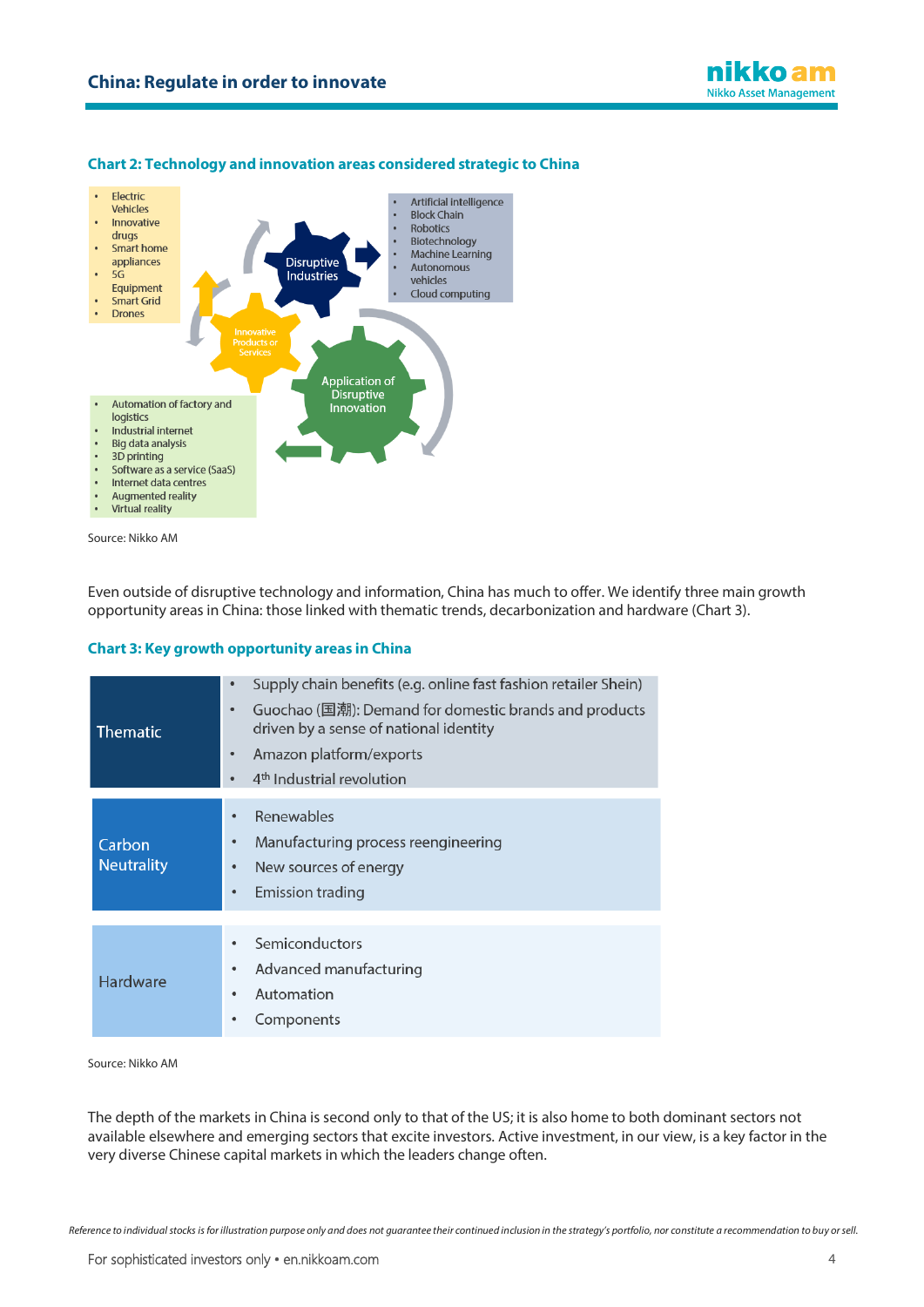

## Summary

We believe that China is proactively tackling excesses that could result in serious issues for society if left unaddressed. Many investors may have misread the Chinese government once again, underestimating the structural strength of the economy. Through the policies that are being enacted, we believe that (1) bad actors will be punished, (2) China will seek to strike a balance between economic growth and social cohesion and (3) China will continue to support areas it views at strategic to its economy. "Regulate to innovate" and/or "innovate, then regulate" are cycles within China; not every sector or company will emerge as winners from this cycle, so the key is being selective and identifying winners. Changes in government policies and regulations may help many sectors, creating new leaders in the capital markets in the process.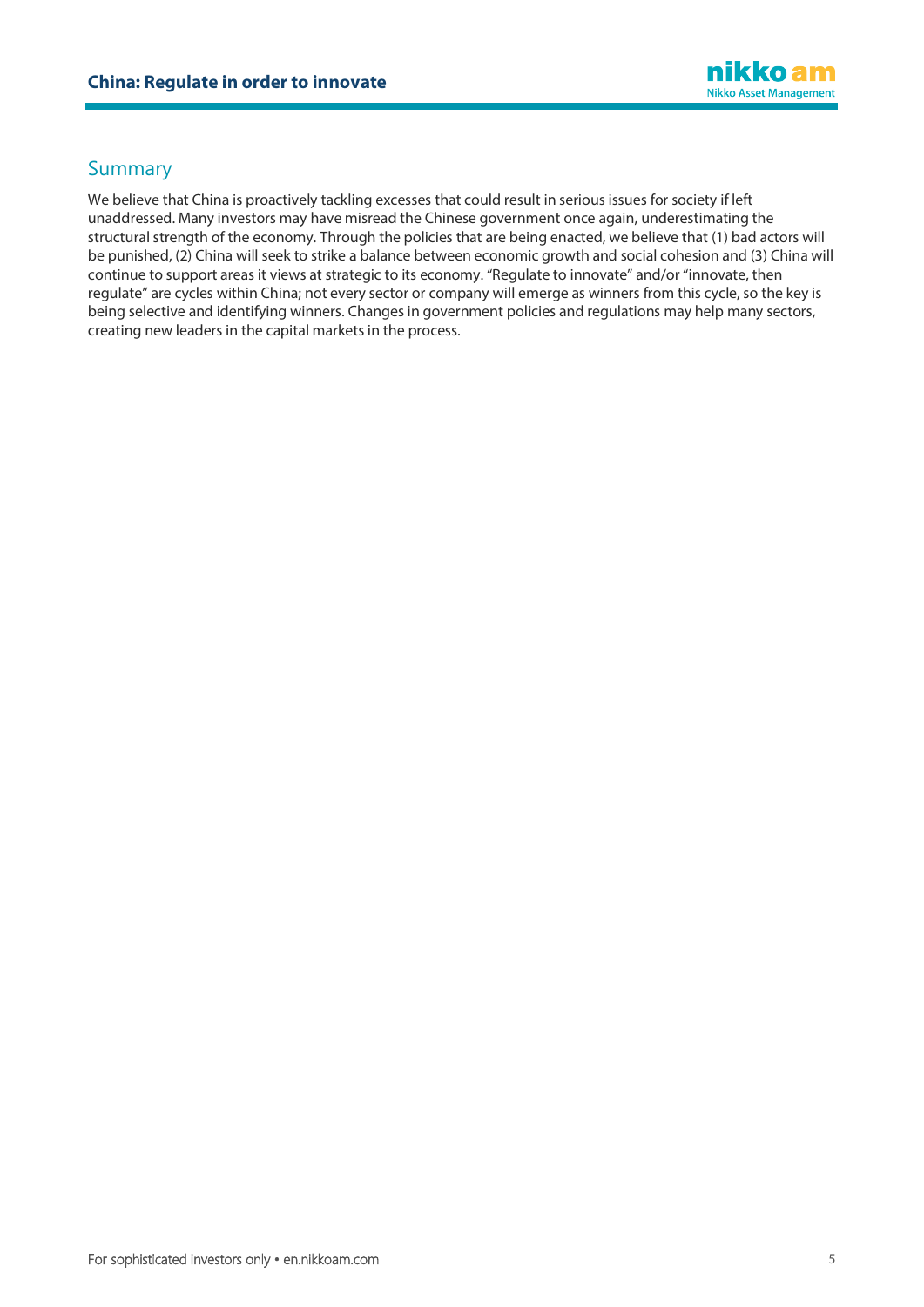Important information: This document is prepared by Nikko Asset Management Co., Ltd. and/or its affiliates (Nikko AM) and is for distribution only under such circumstances as may be permitted by applicable laws. This document does not constitute personal investment advice or a personal recommendation and it does not consider in any way the objectives, financial situation or needs of any recipients. All recipients are recommended to consult with their independent tax, financial and legal advisers prior to any investment.

This document is for information purposes only and is not intended to be an offer, or a solicitation of an offer, to buy or sell any investments or participate in any trading strategy. Moreover, the information in this document will not affect Nikko AM's investment strategy in any way. The information and opinions in this document have been derived from or reached from sources believed in good faith to be reliable but have not been independently verified. Nikko AM makes no guarantee, representation or warranty, express or implied, and accepts no responsibility or liability for the accuracy or completeness of this document. No reliance should be placed on any assumptions, forecasts, projections, estimates or prospects contained within this document. This document should not be regarded by recipients as a substitute for the exercise of their own judgment. Opinions stated in this document may change without notice.

In any investment, past performance is neither an indication nor guarantee of future performance and a loss of capital may occur. Estimates of future performance are based on assumptions that may not be realised. Investors should be able to withstand the loss of any principal investment. The mention of individual securities, sectors, regions or countries within this document does not imply a recommendation to buy or sell.

Nikko AM accepts no liability whatsoever for any loss or damage of any kind arising out of the use of all or any part of this document, provided that nothing herein excludes or restricts any liability of Nikko AM under applicable regulatory rules or requirements.

All information contained in this document is solely for the attention and use of the intended recipients. Any use beyond that intended by Nikko AM is strictly prohibited.

Japan: The information contained in this document pertaining specifically to the investment products is not directed at persons in Japan nor is it intended for distribution to persons in Japan. Registration Number: Director of the Kanto Local Finance Bureau (Financial Instruments firms) No. 368 Member Associations: The Investment Trusts Association, Japan/Japan Investment Advisers Association.

United Kingdom and rest of Europe: This document is communicated by Nikko Asset Management Europe Ltd, which is authorised and regulated in the United Kingdom by the Financial Conduct Authority (the FCA) (FRN 122084). This document constitutes a financial promotion for the purposes of the Financial Services and Markets Act 2000 (as amended) (FSMA) and the rules of the FCA in the United Kingdom, and is directed at professional clients as defined in the FCA Handbook of Rules and Guidance.

United States: This document may not be duplicated, quoted, discussed or otherwise shared without prior consent. Any offering or distribution of a Fund in the United States may only be conducted via a licensed and registered broker-dealer or a duly qualified entity. Nikko Asset Management Americas, Inc. is a United States Registered Investment Adviser.

Singapore: This document is for information to institutional investors as defined in the Securities and Futures Act (Chapter 289), and intermediaries only. Nikko Asset Management Asia Limited (Co. Reg. No. 198202562H) is regulated by the Monetary Authority of Singapore. Hong Kong: This document is for information to professional investors as defined in the Securities and Futures Ordinance, and intermediaries only. The contents of this document have not been reviewed by the Securities and Futures Commission or any regulatory authority in Hong Kong. Nikko Asset Management Hong Kong Limited is a licensed corporation in Hong Kong.

New Zealand: This document is issued in New Zealand by Nikko Asset Management New Zealand Limited (Company No. 606057, FSP22562). It is for the use of wholesale clients, researchers, licensed financial advisers and their authorised representatives only.

Kingdom of Bahrain: The document has not been approved by the Central Bank of Bahrain which takes no responsibility for its contents. No offer to the public to purchase the Strategy will be made in the Kingdom of Bahrain and this document is intended to be read by the addressee only and must not be passed to, issued to, or shown to the public generally.

Kuwait: This document is not for general circulation to the public in Kuwait. The Strategy has not been licensed for offering in Kuwait by the Kuwaiti Capital Markets Authority or any other relevant Kuwaiti government agency. The offering of the Strategy in Kuwait on the basis a private placement or public offering is, therefore, restricted in accordance with Decree Law No. 7 of 2010 and the bylaws thereto (as amended). No private or public offering of the Strategy is being made in Kuwait, and no agreement relating to the sale of the Strategy will be concluded in Kuwait. No marketing or solicitation or inducement activities are being used to offer or market the Strategy in Kuwait.

Kingdom of Saudi Arabia: This document is communicated by Nikko Asset Management Europe Ltd (Nikko AME), which is authorised and regulated by the Financial Services and Markets Act 2000 (as amended) (FSMA) and the rules of the Financial Conduct Authority (the FCA) in the United Kingdom (the FCA Rules). This document should not be reproduced, redistributed, or sent directly or indirectly to any other party or published in full or in part for any purpose whatsoever without a prior written permission from Nikko AME.

This document does not constitute investment advice or a personal recommendation and does not consider in any way the suitability or appropriateness of the subject matter for the individual circumstances of any recipient. In providing a person with this document, Nikko AME is not treating that person as a client for the purposes of the FCA Rules other than those relating to financial promotion and that person will not therefore benefit from any protections that would be available to such clients.

Nikko AME and its associates and/or its or their officers, directors or employees may have or have had positions or material interests, may at any time make purchases and/or sales as principal or agent, may provide or have provided corporate finance services to issuers or may provide or have provided significant advice or investment services in any investments referred to in this document or in related investments. Relevant confidential information, if any, known within any company in the Nikko AM group or Sumitomo Mitsui Trust Holdings group and not available to Nikko AME because of regulations or internal procedure is not reflected in this document. The investments mentioned in this document may not be eligible for sale in some states or countries, and they may not be suitable for all types of investors.

Oman: The information contained in this document nether constitutes a public offer of securities in the Sultanate of Oman as contemplated by the Commercial companies law of Oman (Royal decree 4/74) or the Capital Markets Law of Oman (Royal Decree80/98, nor does it constitute an offer to sell, or the solicitation of any offer to buy non-Omani securities in the Sultanate of Oman as contemplated by Article 139 of the Executive Regulations to the Capital Market law (issued by Decision No. 1/2009). This document is not intended to lead to the conclusion of any contract of whatsoever nature within the territory of the Sultanate of Oman.